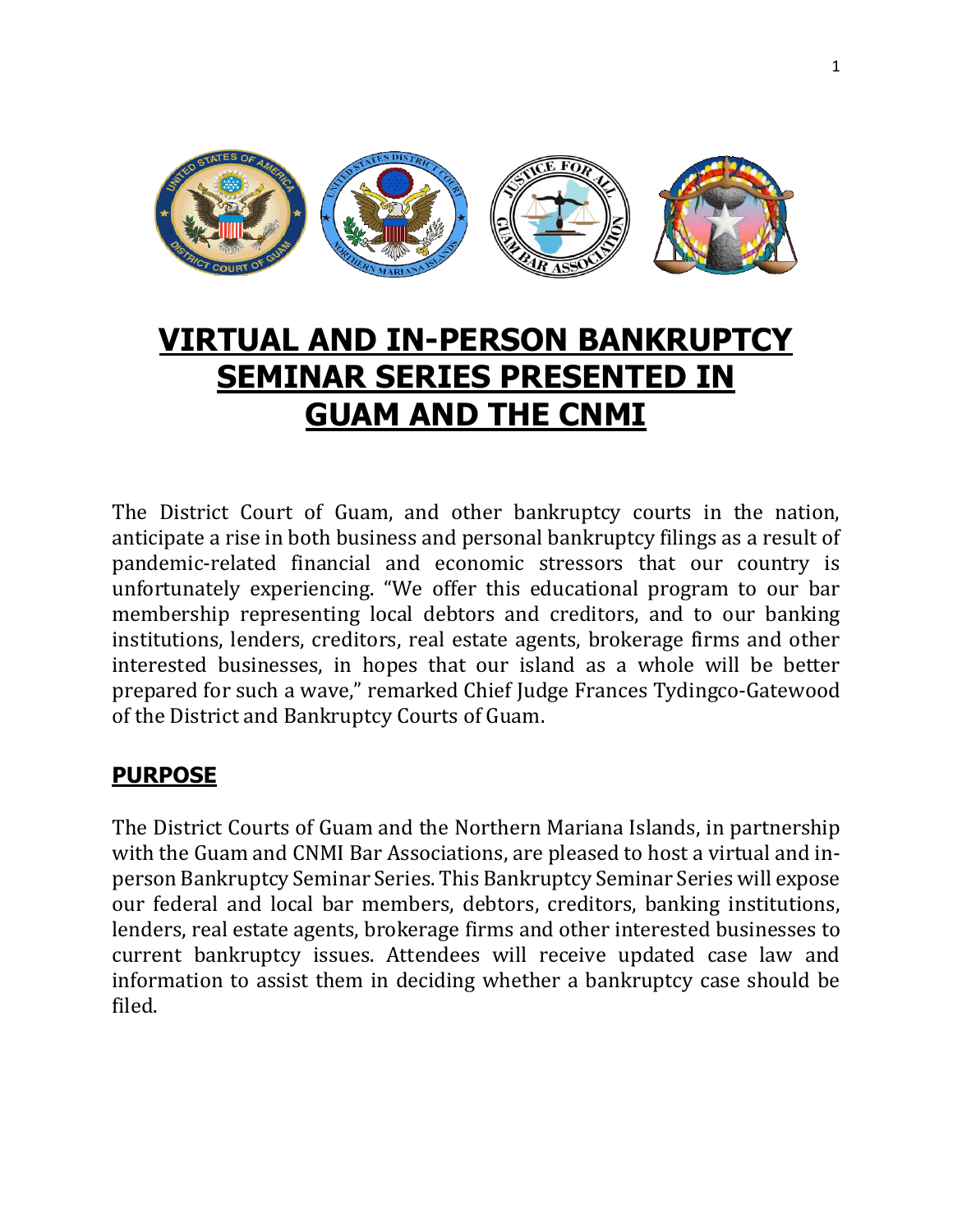#### **VIRTUAL SEMINARS**

#### **VIRTUAL BANKRUPTCY SEMINAR 1 "Building a Bankruptcy Practice"**

September 24, 2020 8:00 a.m. to 10:00 a.m. (GMT +10)

The first virtual Seminar in the series was open to members of the Guam and CNMI Bar Associations. Bar members who registered with the Guam Bar Association and attended this two-hour series received 1.5 general Continuing Legal Education Credits (CLE) and 0.5 ethics credits for a total of 2 CLE credits. They are eligible to attend Seminar 2 of the Virtual Seminar Bankruptcy Series at no additional cost.

## **VIRTUAL BANKRUPTCY SEMINAR 2 "Economic Impacts of COVID-19"**

October 30, 2020 8:00 a.m. to 10:00 a.m. (GMT+10)

This second virtual seminar will focus on "Cutting Edge Bankruptcy Issues" and is designed to provide information and guidance to Guam's federal and local bar members, banking institutions, lenders, creditors, real estate agents, brokerage firms and other interested businesses. Businesses are struggling to survive, and bankruptcy may be the right solution for some, but it is not the only option for a struggling business. This seminar will provide valuable insight of ways for business to deal with the Covid-19 pandemic crisis. Key topics will include valuation of assets, moratoriums on loans and mortgages, forgiveness of PPP loans, and more.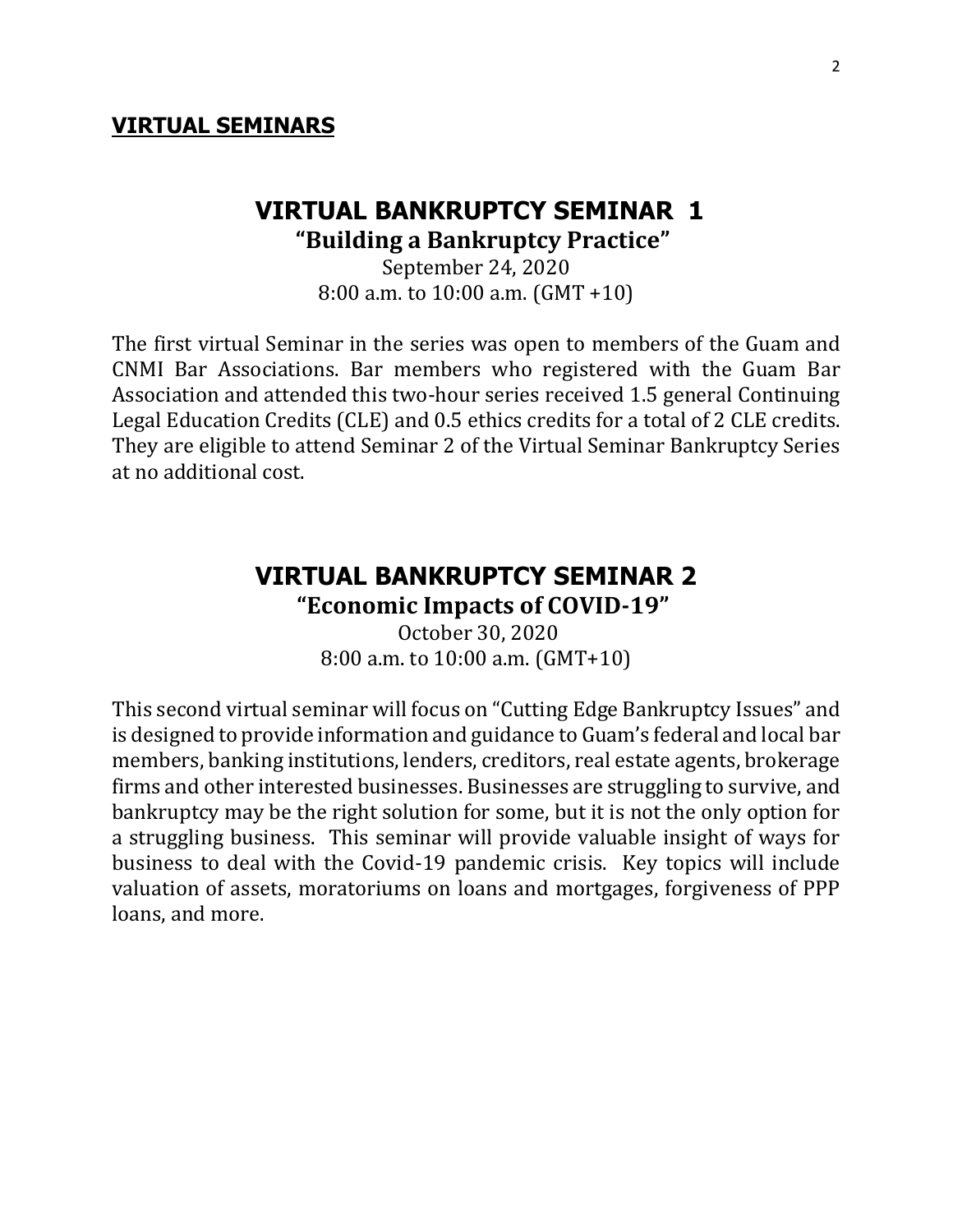**PANELISTS:** This virtual seminar will present the following distinguished panelists:



**The Honorable Judge Daniel P. Collins** is a Bankruptcy Judge for the U.S. Bankruptcy Court for the District of Arizona. Judge Collins was appointed as a bankruptcy judge on January 18, 2013 and served as Chief Judge from 2014 to 2018. He is currently a member of the National Conference of Bankruptcy Judges, American Bankruptcy Institute, Arizona Bankruptcy American Inns of Court, Federal Bar Association, National Association of Bankruptcy Trustees, State Bar of Arizona and the Maricopa County Bar. Previously, he was a partner with the Law Firm of Collins, May, Potenza, Baran & Gillespie, P.C., in Phoenix, Arizona, specializing in the practice areas of bankruptcy, commercial litigation and commercial transactions. Judge Collins served on the State Bar of Arizona's Subcommittee on the Uniform Fraudulent Transfer Act and chaired the Bankruptcy Section of the State of Arizona from 1995- 1996.

\*\*\*\*\*\*\*\*\*\*\*\*\*\*\*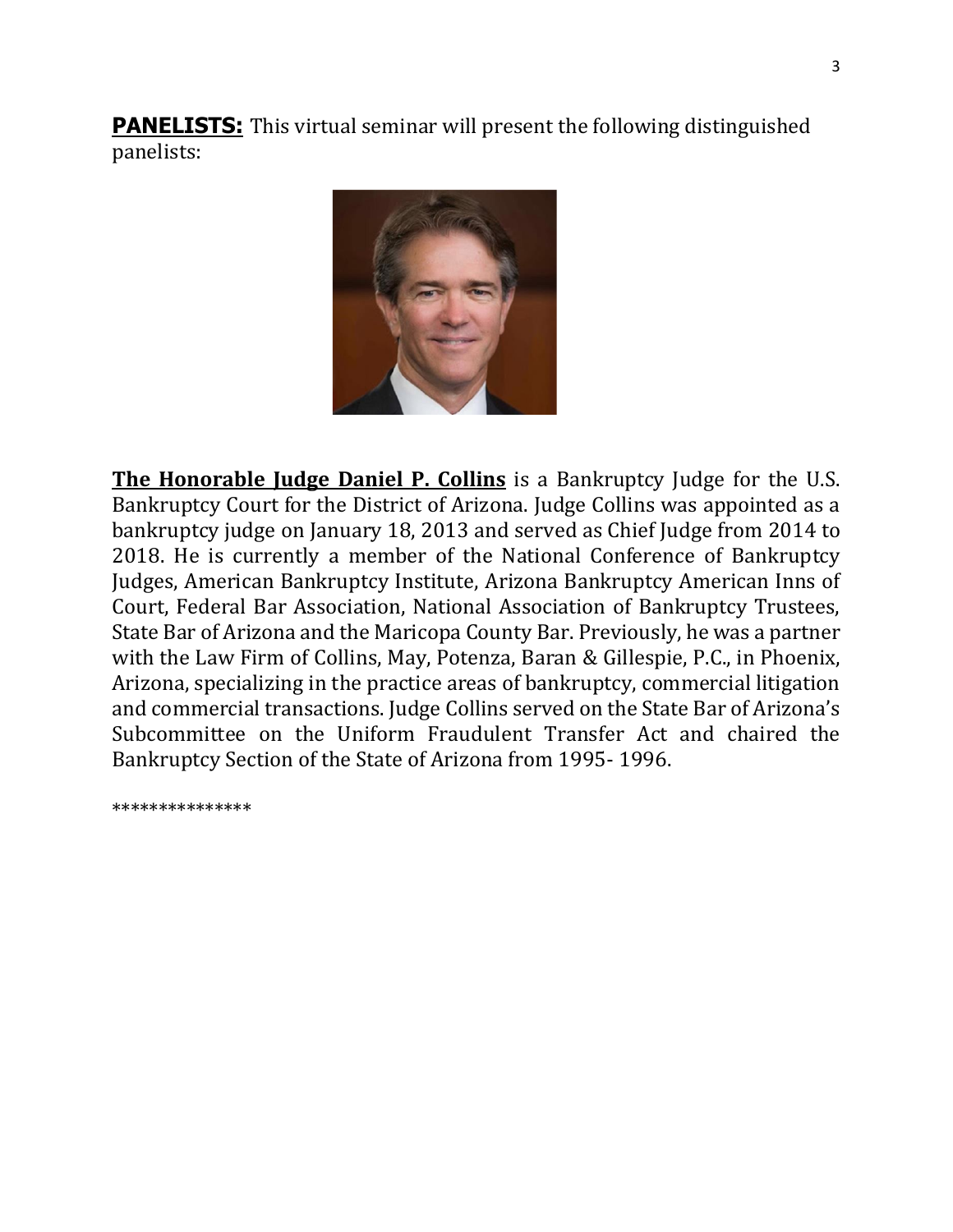

**Siska S. Hutapea**, MAI, SRA, AI-GRS, R/W-AC, MRICS, MRE, is the President and Chief Appraiser of Cornerstone Valuation Guam, Inc., the leading real estate analyst in Guam. Hutapea has been engaged in real estate research, valuation, and consulting since 1992 with roots in Jakarta, Indonesia, and has had experience in Guam real estate appraisal and consulting since 1999. Hutapea led various global experts from USA, Australia, Ireland and local appraisers from Guam to complete the assignment, which resulted in Guam first ever implementation of Geographical Information System (GIS).

\*\*\*\*\*\*\*\*\*\*\*\*\*\*\*



**Clarke Schaumann**, CEO and member of the Board of Directors for ANZ Guam, Inc. is a global finance professional and an expert in the banking community. Schaumann has a Master of Accountancy from Brigham Young University and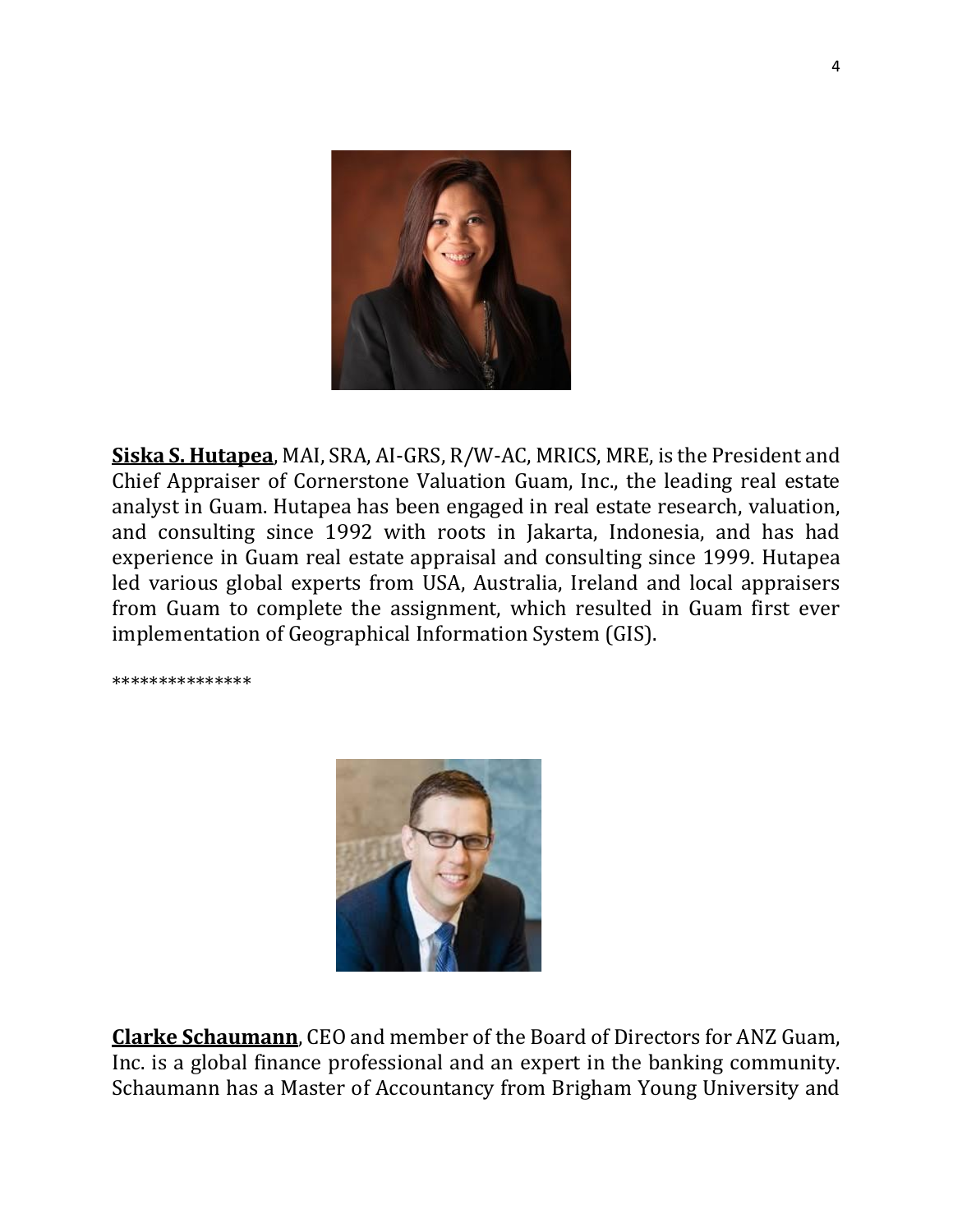Master of Business Administration from China Europe International Business School. He leads a Digital, Financial, and Cultural transformation to provide the right banking solutions while managing the right amount of risk and improving customer and employee experience through new ways of working and leading. Schaumann also served as a Head of Asian Relationship Banking in New Zealand and a Senior Audit Manager in New Zealand and Hong Kong.

\*\*\*\*\*\*\*\*\*\*\*\*\*\*\*



**Andrew Helman, Esq.** is a partner and co-chair of Bankruptcy Practice at Murray Plumb and Murray law firm in Portland, Maine. A large part of his work is focused on helping clients, both debtors and creditors, find solutions to problems caused by financial distress and counseling them on how to avoid those problems in the future. He also represents clients in distressed and nondistressed transactions, business litigation, and preference actions, with his practice areas being Bankruptcy, Business Transactions, and Commercial Litigation. After graduating from law school at the University of Maine, Helman joined the Maine State Bar Association and American Bankruptcy Institute as Co-Chair of the American Bankruptcy Institute's Health Care Committee. Some of Helman's publications have been featured in Law 360 and American Bankruptcy Institute Journal.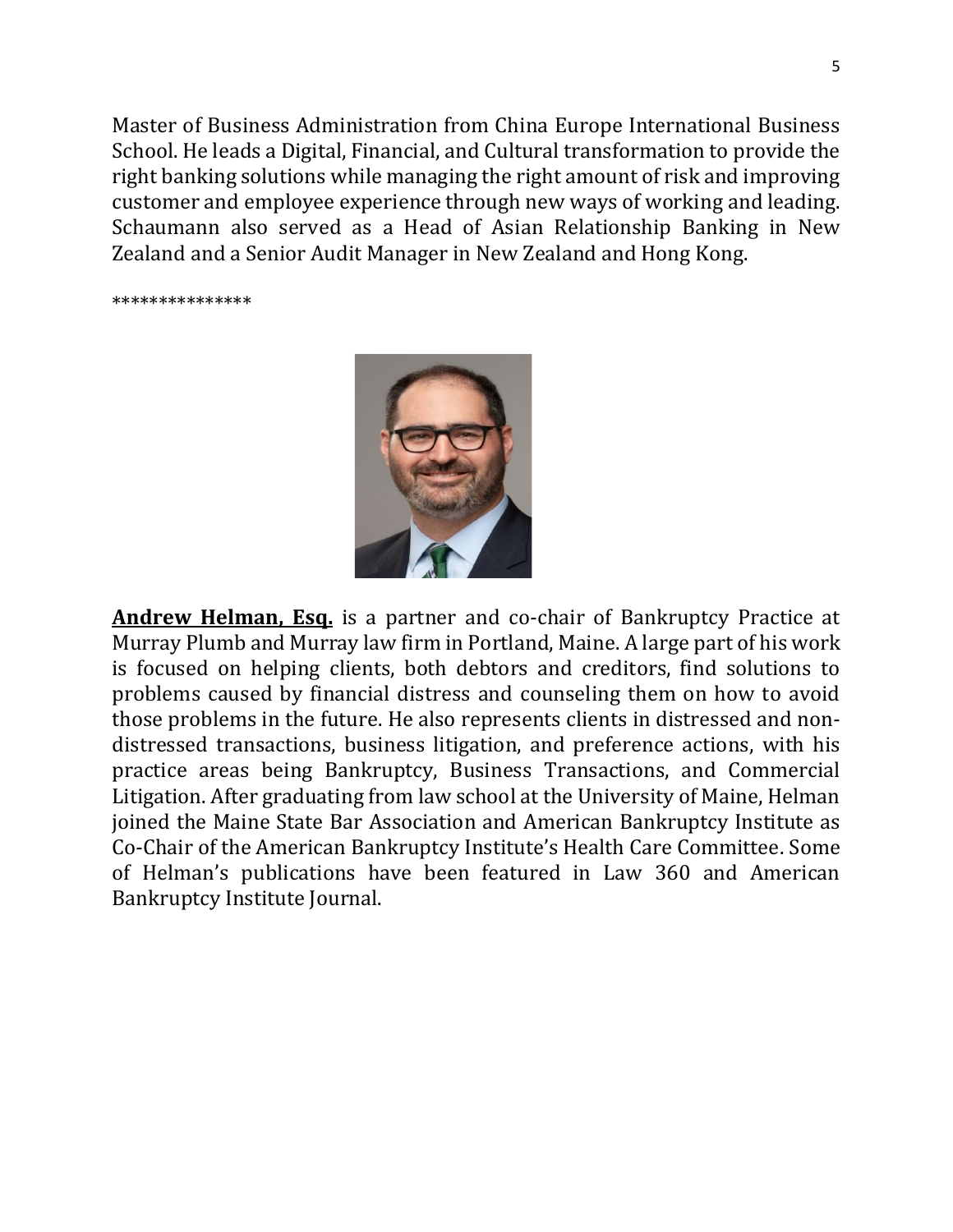# **WHO MAY REGISTER**

Virtual Bankruptcy Seminar 2 is open to Guam and CNMI bar members, banking institutions, lenders, debtors, creditors, real estate agents, brokerage firms, and businesses. You must register with the Guam Bar Association to attend this second seminar.

- Registration fee is \$25.00 for Seminar 2 (except for bar members who attended Seminar 1 of the Series and are eligible to attend Seminar 2 at no additional cost).
- Continuing Legal Education Credits (CLE): Seminar 2- Two (2) general credits

For more information and details regarding the virtual and in-person Bankruptcy Series seminars, please contact the Guam Bar Association by phone at (671) 989-4227 or email at info@guambar.org, or the District Court of Guam's Lawyer Representative, Cynthia V. Ecube at (671) 472-8889, or email at info@ecubelaw.com.